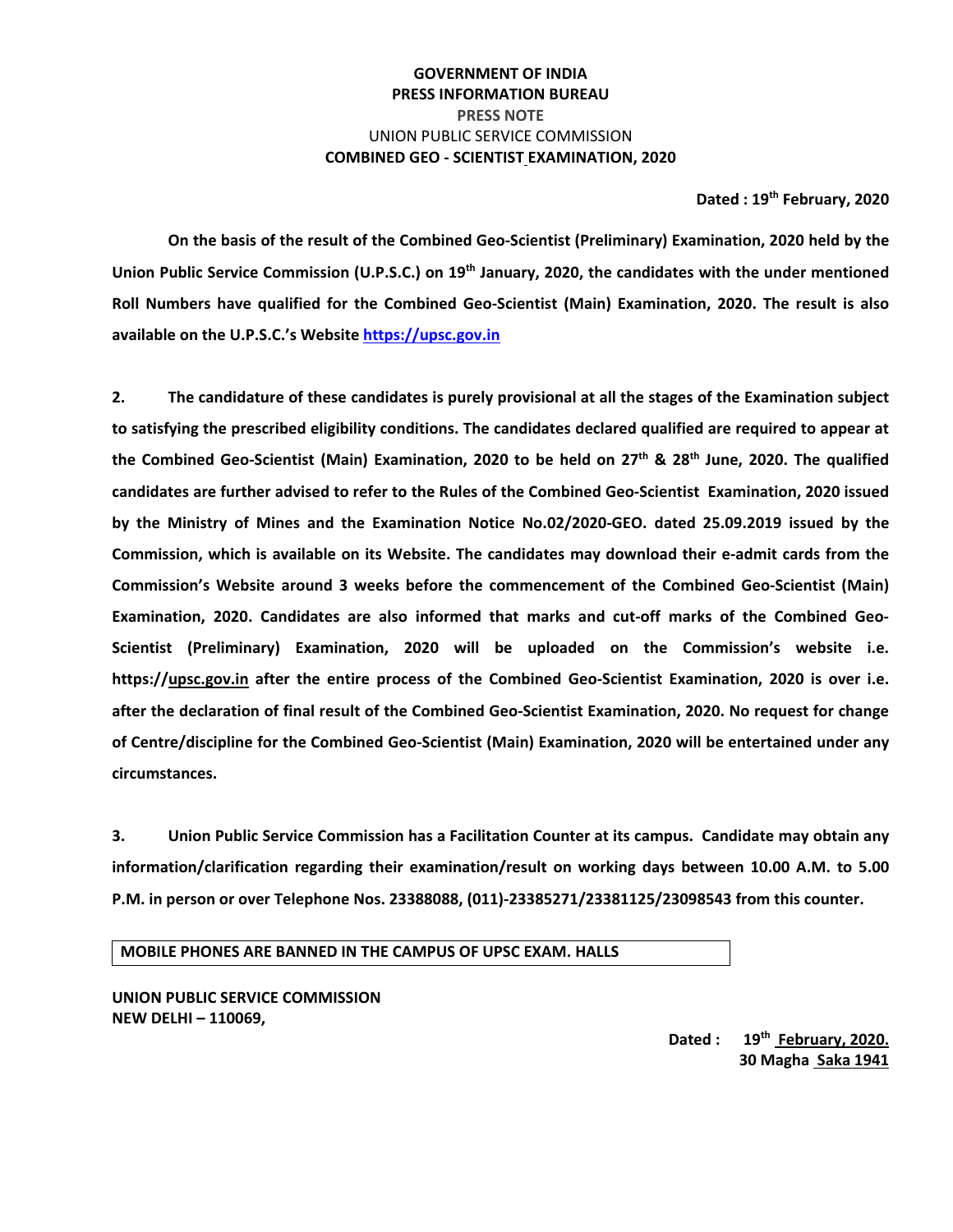### SERVICE:**GEOLOGIST / JR. HYDROGEOLOGIST**

 $\mathcal{L}_\text{max}$  and  $\mathcal{L}_\text{max}$  and  $\mathcal{L}_\text{max}$  and  $\mathcal{L}_\text{max}$  and  $\mathcal{L}_\text{max}$ 

| 0190024 | 0190034 | 0190056 | 0190063 | 0190071 | 0190102 | 0190114 | 0190148 | 0290002 |
|---------|---------|---------|---------|---------|---------|---------|---------|---------|
| 0290010 | 0290020 | 0290021 | 0290029 | 0290046 | 0290060 | 0290062 | 0290063 | 0290066 |
| 0290068 | 0290072 | 0290073 | 0290077 | 0290079 | 0290086 | 0290088 | 0290089 | 0290090 |
| 0290092 | 0290097 | 0290098 | 0290100 | 0290102 | 0290103 | 0290104 | 0290108 | 0290113 |
| 0290149 | 0290154 | 0290158 | 0290159 | 0290162 | 0290167 | 0290169 | 0290173 | 0390018 |
| 0390160 | 0390245 | 0390246 | 0490013 | 0490018 | 0490029 | 0490040 | 0490066 | 0490120 |
| 0490141 | 0490146 | 0490162 | 0490184 | 0490185 | 0490203 | 0490211 | 0490233 | 0490234 |
| 0490256 | 0490259 | 0490265 | 0490268 | 0490303 | 0490306 | 0490335 | 0490346 | 0490353 |
| 0490356 | 0490360 | 0490380 | 0490393 | 0490404 | 0490412 | 0490420 | 0590023 | 0590026 |
| 0590044 | 0590055 | 0590059 | 0590068 | 0590076 | 0590096 | 0590098 | 0590108 | 0590117 |
| 0590127 | 0590140 | 0590158 | 0590159 | 0590166 | 0590170 | 0590171 | 0590193 | 0590196 |
| 0590198 | 0590209 | 0590221 | 0590225 | 0590227 | 0590228 | 0590235 | 0590241 | 0590259 |
| 0590264 | 0590270 | 0590274 | 0590275 | 0590278 | 0590285 | 0590295 | 0590297 | 0590302 |
| 0590306 | 0590307 | 0590308 | 0590309 | 0590312 | 0590313 | 0590316 | 0590317 | 0590324 |
| 0590338 | 0590340 | 0590350 | 0590355 | 0590364 | 0590367 | 0690011 | 0690013 | 0690014 |
| 0690044 | 0690060 | 0690093 | 0690109 | 0690124 | 0690139 | 0690162 | 0690165 | 0690170 |
| 0690177 | 0690184 | 0690185 | 0690186 | 0690190 | 0690224 | 0690242 | 0690268 | 0690273 |
| 0690279 | 0690280 | 0690282 | 0690291 | 0690297 | 0690301 | 0690316 | 0690324 | 0690330 |
| 0690342 | 0690343 | 0690375 | 0690382 | 0690386 | 0690387 | 0690396 | 0690402 | 0690403 |
| 0690404 | 0690410 | 0690412 | 0690420 | 0690425 | 0690428 | 0690435 | 0690450 | 0690463 |
| 0690464 | 0690488 | 0690493 | 0690503 | 0690504 | 0690507 | 0690509 | 0690515 | 0690516 |
| 0690532 | 0690533 | 0690556 | 0690563 | 0690567 | 0690569 | 0690571 | 0690575 | 0690581 |
| 0690583 | 0690585 | 0690587 | 0690588 | 0690610 | 0690613 | 0690615 | 0690624 | 0690640 |
| 0690645 | 0690657 | 0690668 | 0690669 | 0690671 | 0690673 | 0690681 | 0690694 | 0690705 |
| 0690708 | 0690723 | 0690731 | 0690735 | 0690741 | 0690743 | 0690744 | 0690745 | 0690746 |
| 0690755 | 0690757 | 0690768 | 0690769 | 0690772 | 0690778 | 0690779 | 0690786 | 0690802 |
| 0690809 | 0690816 | 0690818 | 0690832 | 0690833 | 0790019 | 0790020 | 0790025 | 0790041 |
| 0790072 | 0790078 | 0790085 | 0790116 | 0790120 | 0790141 | 0790155 | 0790164 | 0790167 |
| 0790175 | 0790179 | 0790185 | 0790227 | 0790234 | 0790237 | 0790238 | 0790245 | 0790273 |
| 0790280 | 0790285 | 0790290 | 0790292 | 0790319 | 0790326 | 0790337 | 0790345 | 0790348 |
| 0790356 | 0790357 | 0790361 | 0790362 | 0790371 | 0790374 | 0790385 | 0790387 | 0790388 |
| 0790392 | 0790405 | 0790410 | 0790412 | 0790415 | 0790426 | 0790434 | 0790437 | 0790448 |
| 0790463 | 0790480 | 0790488 | 0790513 | 0790522 | 0790529 | 0790532 | 0790548 | 0790566 |
| 0790572 | 0790576 | 0790581 | 0790586 | 0790596 | 0790617 | 0790628 | 0790633 | 0790636 |
| 0790654 | 0790655 | 0790665 | 0790678 | 0790694 | 0890020 | 0890021 | 0890031 | 0890033 |
| 0890042 | 0890065 | 0890074 | 0890085 | 0890092 | 0890108 | 0890118 | 0890130 | 0890153 |
| 0890154 | 0890183 | 0890193 | 0890229 | 0890242 | 0890253 | 0890258 | 0890297 | 0890303 |
| 0890306 | 0890330 | 0890358 | 0890363 | 0890375 | 0890386 | 0890390 | 0890403 | 0890407 |
| 0890433 | 0890434 | 0890471 | 0890482 | 0890493 | 0890494 | 0890515 | 0890520 | 0890527 |
| 0890553 | 0890567 | 0890576 | 0890586 | 0890589 | 0890612 | 0890619 | 0890624 | 0890629 |
| 0890631 | 0890662 | 0890693 | 0890733 | 0890739 | 0890758 | 0890766 | 0890777 | 0890784 |
| 0890788 | 0890824 | 0890825 | 0890829 | 0890844 | 0890848 | 0890866 | 0890870 | 0890874 |
| 0890876 | 0890878 | 0890879 | 0890886 | 0890895 | 0890902 | 0890909 | 0890912 | 0890920 |
| 0890928 | 0890931 | 0890946 | 0890947 | 0890952 | 0890958 | 0890964 | 0890977 | 0890985 |
| 0890988 | 0890998 | 0891021 | 0891034 | 0891035 | 0891047 | 0891062 | 0891066 | 0891067 |
| 0891069 | 0891070 | 0891085 | 0891104 | 0891111 | 0891115 | 0990016 | 0990029 | 0990036 |
| 0990067 | 0990090 | 0990092 | 0990122 | 0990125 | 0990135 | 0990140 | 0990159 | 0990182 |
| 0990185 | 0990204 | 1090005 | 1090022 | 1090045 | 1090046 | 1090068 | 1090117 | 1090134 |
| 1090172 | 1090209 | 1090214 | 1090216 | 1090240 | 1090250 | 1090290 | 1090299 | 1090308 |
| 1090326 | 1090341 | 1090347 | 1090357 | 1090364 | 1090394 | 1090403 | 1090423 | 1090429 |